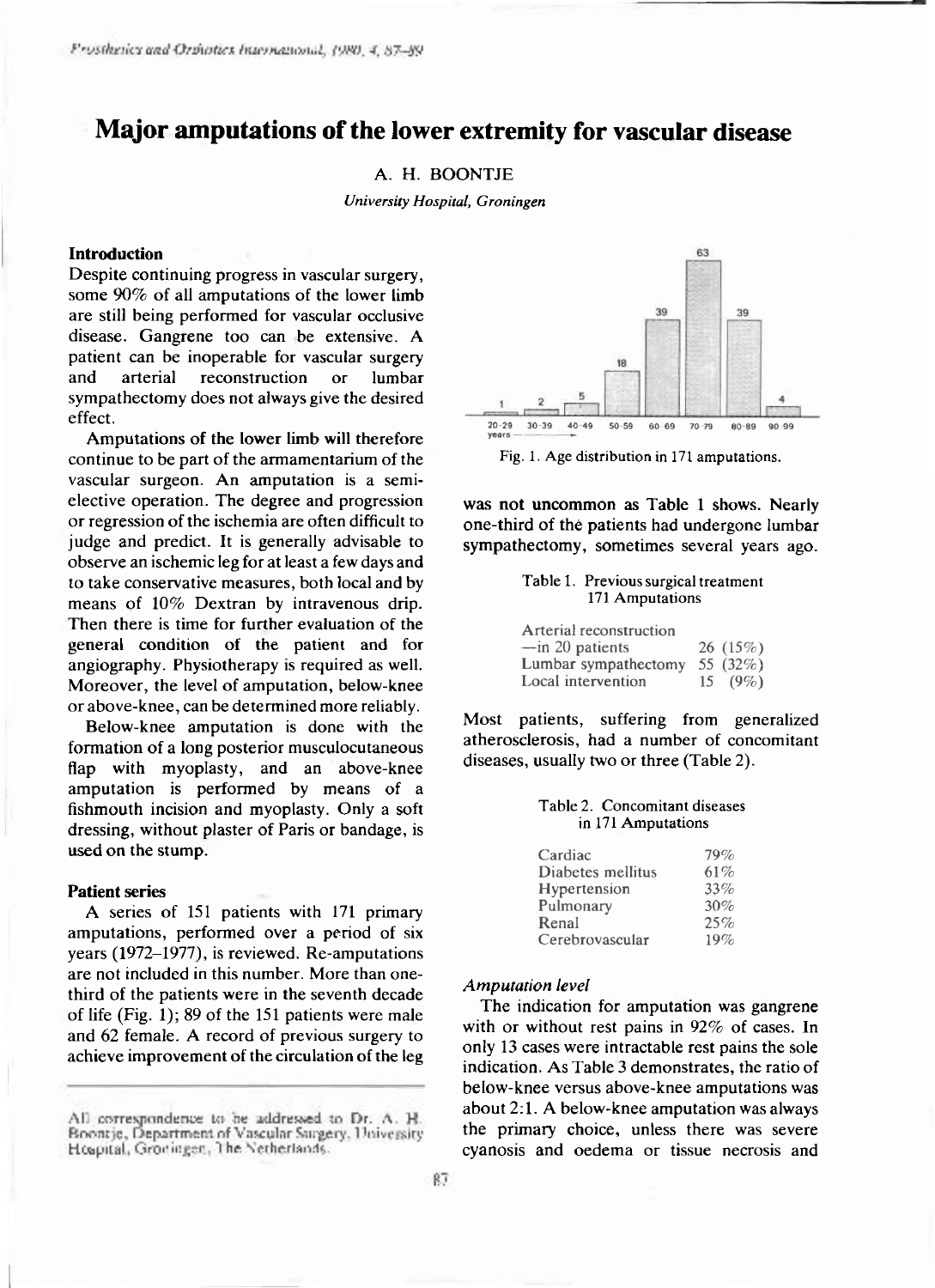infection of the lower leg. Series functional disorders of the knee existed in a few cases and made an above-knee amputation desirable. Two patients even showed tissue necrosis of the upper leg, which made a hip disarticulation necessary.

#### Table 3. Level of amputation

| Below-knee          | 109 | $(64\%)$ |
|---------------------|-----|----------|
| Above-knee          | 60  | $(35\%)$ |
| Hip disarticulation | 2   | $(1\%)$  |
|                     |     |          |
|                     | 171 |          |

## *Wound healing*

Wound healing of the stump is of paramount importance. Primary healing occurred in twothirds of the 109 below-knee and in over twothirds of the 60 above-knee amputations as Table 4 shows. The risk of failure in healing after above-knee amputation is not all that much smaller than after below-knee amputation!

## **Table 4. Wound healing of 171 amputations**

|                                 | Below-knee |                        | Above-knee |                          |
|---------------------------------|------------|------------------------|------------|--------------------------|
| Primary healing<br>Death before | 71         | $(65\%)$               |            | 43 $(72\%)$              |
| primary healing<br>Failure      | 29         | $\binom{(8\%)}{(27\%}$ |            | 6 $(10\%)$<br>$11(18\%)$ |
|                                 | 109        |                        | 60         |                          |

(Death before) primary healing 2 hip disarticulation)

Failures of wound healing are presented in Table 5. Secondary wound healing usually took one or two months. Reamputation above the knee was necessary in 9 of the 109 below-knee amputations  $(8\%)$ ; usually after a few weeks.

## **Table 5 . Failures of wound healing**

|                   |    | Below-knee Above-knee |
|-------------------|----|-----------------------|
| Secondary healing | 14 |                       |
| Death before      |    |                       |
| secondary healing |    |                       |
| Operative stump   |    |                       |
| revision          |    |                       |
| Reamputation      |    |                       |
|                   |    |                       |
|                   |    |                       |

## **Operativ e mortality**

Another important aspect is the operative mortality within 30 days of the operation. The total operative mortality in this group of atherosclerotic patients was fairly high-19%and that after above-knee amputation proved to be higher than that after below-knee amputation, as Table 6 demonstrates. In some  $50\%$  of cases the cause of death was cardiac and in some  $30\%$  sepsis (urosepsis or sepsis from decubitus). More than 50% of the patients died before primary wound healing could occur.

### **Table 6. Operative mortality in 171 amputations**

|                     |    |                | Causes                |    |
|---------------------|----|----------------|-----------------------|----|
| Below-knee          | 16 |                | $(15%)$ Cardiac       | 15 |
| Above-knee          | 14 | $(23%)$ Sepsis |                       | 9  |
| Hip disarticulation |    |                | 2 $(100\%)$ Pulmonary | 3  |
|                     | 32 | $(19\%)$ CVA   |                       | 3  |
|                     |    |                | Other                 | 2  |
|                     |    |                |                       |    |
|                     |    |                |                       | 32 |
|                     |    |                |                       |    |

## *Postoperative complications*

Table 7 lists the non-fatal postoperative complications, except failures of wound healing. They occurred in some  $20\%$  of below-knee amputations and in an equal percentage of above-knee amputations. In nearly 50% of these cases the complications were pulmonary or cardiac disorders. Gas gangrene developed in two of the earlier cases; this complication no longer occurred after introduction of a policy in which the skin of the leg was painted with an aqueous solution of Betadine  $10\%$ , a couple of hours before operation.

## **Table 7. Non-fatal postoperative complications in 171 amputations**

|                         |        |          | Pulmonary      | 10 |
|-------------------------|--------|----------|----------------|----|
|                         |        |          | Cardiac        | 8  |
| Below-knee              | 21/109 | $(19\%)$ | Pressure sores | 6  |
| Above-knee              | 12/60  | $(20\%)$ | Cerebral       | 4  |
| Hip disarticulation 1/2 |        | $(50\%)$ | Urinary tract  | 4  |
|                         |        |          | Sepsis         | 3  |
|                         | 34/171 | $(20\%)$ | Gas gangrene   | 2  |
|                         |        |          | Other          | 5  |
|                         |        |          |                |    |
| -42 complications       |        |          |                | 42 |

## *Contralateral amputations*

There are many factors which prevent rehabilitation, such as cardiopulmonary or cerebrovascular insufficiency, dementia or blindness. But the further destiny and possibility